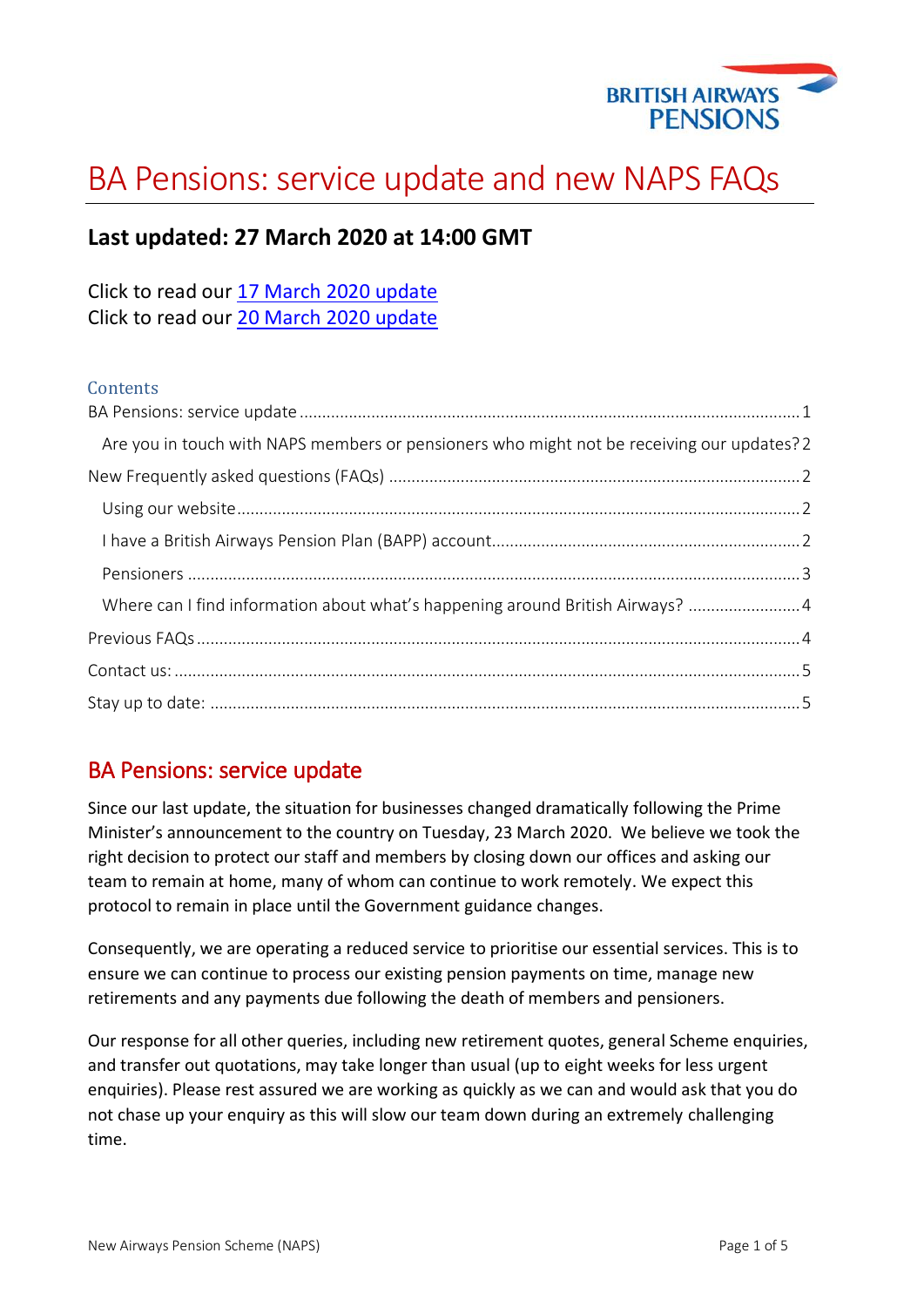Please check the [FAQs page](https://www.mybapension.com/naps/faqs/index) on our website which may answer your question. We are also posting regular updates about our services on the 'News' page.

**Independent Financial Advisers (IFAs)** – our website includes a [dedicated area for IFAs](https://www.mybapension.com/naps/information_for_ifas/index) covering general information as well as Scheme rules and member handbooks.

Please bear with us and thanks for your patience during these difficult times.

# <span id="page-1-0"></span>Are you in touch with NAPS members or pensioners who might not be receiving our updates?

More than two-thirds of our members and pensioners now manage their pension online and receive email alerts whenever statements or news items are available online.

We have written to members who are not registered online to provide them with a copy of our recent news items and a reminder of their online password. If you are in touch with former colleagues who have not registered on our website, please ask them to look out for this letter.

# <span id="page-1-1"></span>New frequently asked questions (FAQs)

## <span id="page-1-2"></span>Using our website

## **What is my pension reference number?**

Your reference number is 7-digits long and is usually the number 1 followed by your staff number. You can usually find it on any statements or letters you have received from us recently.

If you have more than one pension entitlement with us (for example, if you had two or more separate periods of membership), your pension reference number for your first period of membership will usually begin with a "1", your second period of membership with a "2", and so on.

If you are the spouse, partner or dependant of a member of APS: If you are receiving a single pension entitlement from us, your pension reference number will usually be your spouse or partner's six-digit BA staff number preceded by a "2", "3" or "4".

# <span id="page-1-3"></span>I have a British Airways Pension Plan (BAPP) account

BA introduced BAPP for its existing employees on 1 April 2018. If you have a question about your BAPP account, contact Aviva Life & Pensions on 0345 030 7964 or log into your BAPP account via the **BA intranet**.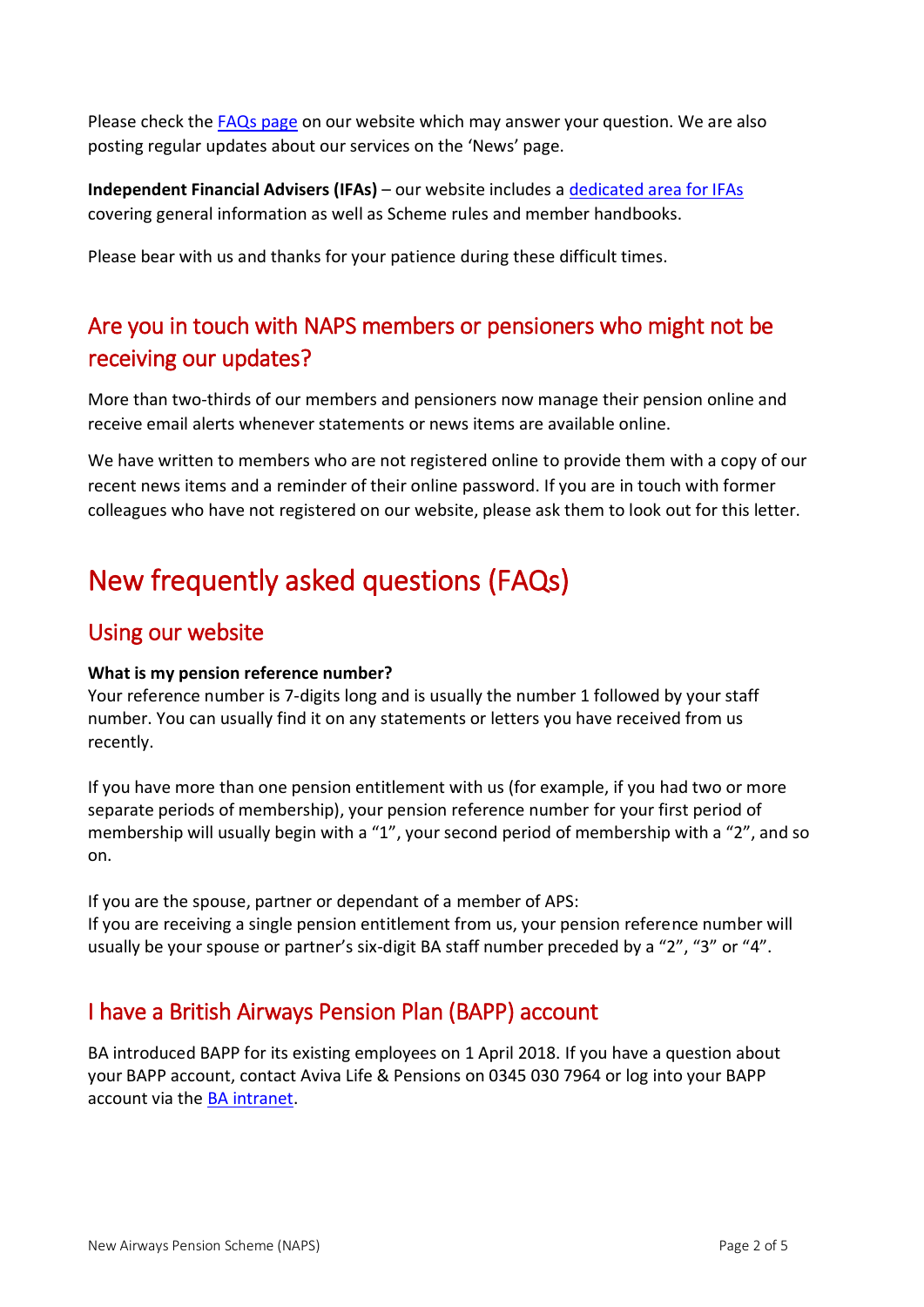# <span id="page-2-0"></span>**Pensioners**

### **How can I change my bank account for my future pension payments? Online:**

If you have registered to manage your BA pension online, you can inform us of UK bank changes online rather than by post (overseas bank changes can only be made in writing, see below). To change your UK bank account, simply log in to [Mybapension online](https://www.mybapension.com/users/sign_in) and click on 'Pension Payment Instruction form (for UK payments only)' in the 'Your e-forms' panel on the home page of 'Your benefits online'. If you have not registered for online communications, you can do so at any time by clicking on ['register'](https://www.mybapension.com/users/sign_up) at the top of the screen.

If you advise us of a change of bank account before the 10th of a month, we will normally be able to change your records ready for the pension payment due at the end of that month. Changes received after the 10th of a month may not apply until the following month's payment.

#### **Download a form:**

If you cannot use our online form, or your bank is overseas, you must tell us about any change in writing for security reasons. Please download a [payment instruction form](https://www.mybapension.com/naps/scheme/payment-instruction-forms) from our website. This page includes forms for most overseas countries as well as the form for UK bank accounts. Simply print and fill out the form and then send it to BA Pensions (our address is on the ['Contact us'](https://www.mybapension.com/naps/contact-us) page). Please quote your pension reference number or BA staff number in all correspondence.

#### **Write to us:**

We also accept bank account changes in writing with a signature (our address is on the 'Contact [us](https://www.mybapension.com/naps/contact-us)' page). Please quote your pension reference number or BA staff number in all correspondence. For security reasons, we cannot accept bank account changes by email.

#### **How can I tell you about my change of address?**

#### **Online:**

If you have registered to manage your BA pension online, you can inform us of address changes online rather than by post. Simply log in to [Mybapension online](https://www.mybapension.com/users/sign_in) and click on 'Change of address' in the 'Your e-forms' panel on the home page of 'Your benefits online'. If you have not registered for online communications, you can do so at any time by clicking on ['register'](https://www.mybapension.com/users/sign_up) at the top of the screen.

#### **Write to us:**

We also accept address changes in writing with a signature (our address is on the '[Contact us](https://www.mybapension.com/naps/contact-us)' page). Please quote your pension reference number or BA staff number in all correspondence. For security reasons, we cannot accept address changes by email.

#### **Can I send you an attachment by email?**

For security reasons, we cannot accept attachments by email. Please send all documents by post to British Airways Pensions, PO Box 2074, Liverpool, L69 2YL.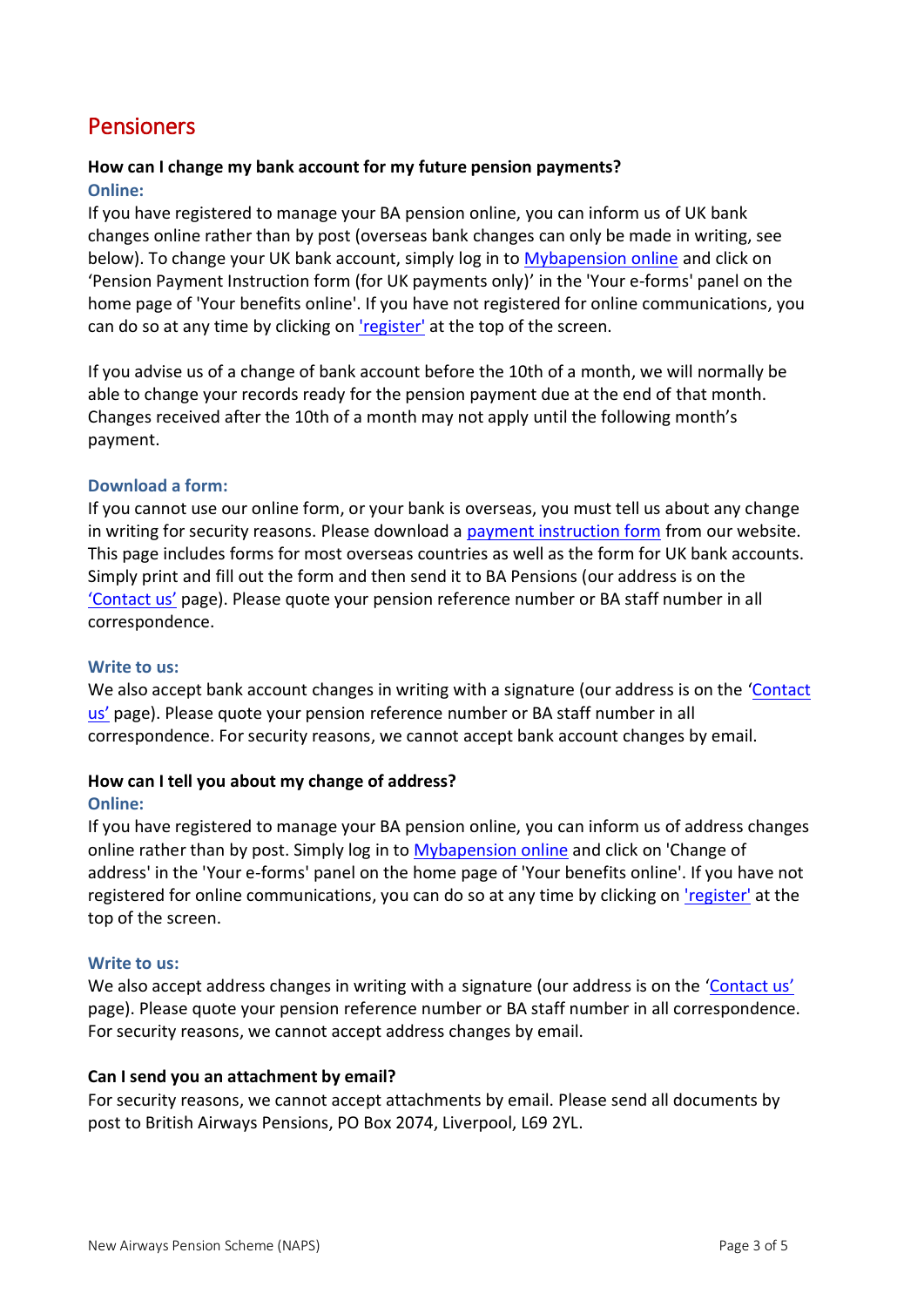We employ the services of a dedicated company to process all mail received at our PO Box. All our post is scanned and electronically delivered to our computer system automatically.

# <span id="page-3-0"></span>Where can I find information about what's happening around British Airways?

For information about BA or IAG, visit the [IAG Newsroom.](https://www.iairgroup.com/en/newsroom)

BA Clubs are also posting regular updates about their services on the [BA Clubs website.](http://www.baclubs.com/)

## <span id="page-3-1"></span>Previous FAQs

You can find the answers to the following FAQs in our [last update:](https://news.mybapension.com/system/resources/W1siZiIsIjIwMjAvMDMvMjAvMnU2NmxkbzU5bl9OQVBTX01lbWJlcl9GQVFzXzIwMDMyMC5wZGYiXV0/NAPS%20Member%20FAQs%20200320.pdf)

## Using our website: www.mybapension/naps

I've forgotten my password I've changed my email address and forgotten my password

## Active and deferred members

I am being made redundant, can I draw my pension? I might need to draw my pension, how do I get a retirement quote? I have returned my retirement election forms and I am retiring soon. Will I get my pension and lump sum on time?

## Pensioners

Will my pension continue to be paid if the BA Pensions Team's office has to close? I live abroad and I've heard that my country's financial system is struggling to cope. Will I still receive my pension payments?

## Additional Voluntary Contributions (AVCs)

I am concerned about how the fall in world stock markets will affect my AVCs. What unit price applies if I switch into, or out of, the MPF?

## Pension benefits if you die

What benefits would be paid if I die?

## NAPS' Funding and the security of the Scheme

Where can I find the latest information on the Scheme's funding? How safe is the money in the pension scheme? What happens if BA becomes insolvent? What is the Pension Protection Fund (PPF)? What level of benefits is provided by the Pensions Protection Fund (PPF)? Do pension schemes automatically enter the PPF if their employer goes bust? Who pays for the PPF? Where can I find more information about the PPF?